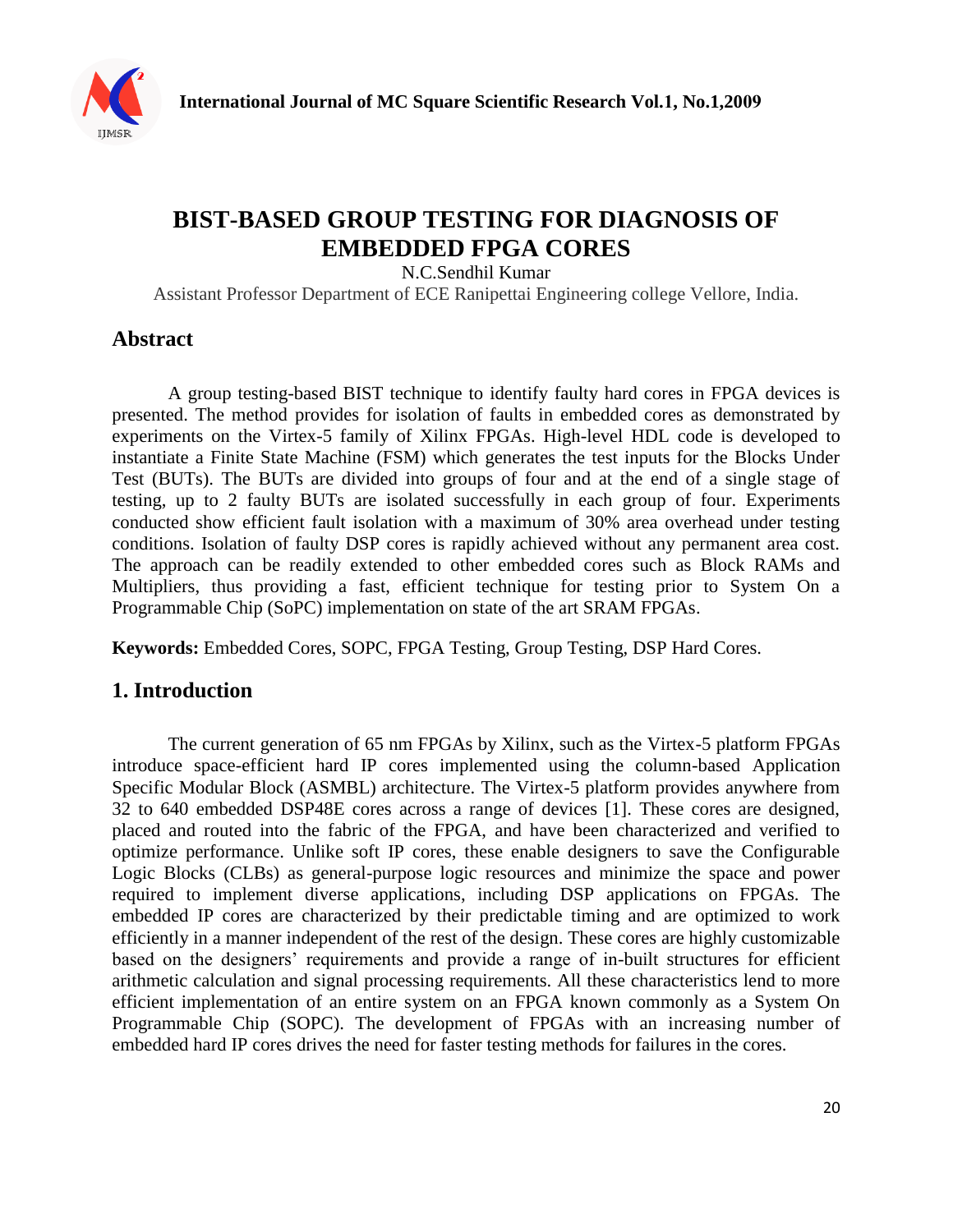

Since the embedded cores are numerous and distributed throughout the FPGA fabric as an integral part of the computational resources, they require extensive post-manufacturing testing and verification. Hence it is important to develop efficient testing methods to identify hardware faults with minimal latency and resource overheads. This article presents a Built-In Self Test (BIST) based approach that improves on previous techniques using a single-stage non-adaptive group testing algorithm to isolate defective embedded cores. Section 2 describes the previous work in testing FPGAs using BIST and BIST-inspired methods. Section 3 describes the grouptesting based algorithm for fast isolation of faulty embedded cores, and Section 4 provides details from experiments conducted on the Virtex-5 family of devices. Finally, Section 5 completes the article by identifying areas for improvement and providing concluding remarks.

### **2. Related works**

High device component density along with the trend toward high clock frequency and low power consumption present challenges for conventional methods of testing FPGAs. Advances in FPGA production technologies have improved capabilities to the point where FPGAs have dedicated embedded cores, including DSP cores and Block RAMs[1]. The most widely utilized approach to detect faults at the chip level in VLSI is to apply BIST at the component level [3,4,5]. The built-in nature of BIST also allows testing the chip in a variety of working environments. In BIST both the Test Pattern Generation (TPG) and Output Response Analyzer (ORA) are incorporated inside the device. Assuming that all levels of the hierarchy use BIST, each element can test itself and transmits the result to the succeeding level in the hierarchy. BIST also increases controllability and observability by providing access to the internal nodes since tester logic is located on the chip. BIST allows tests to be run at system speed and eliminates this gap.

BIST has been the choice of convention for testing Embedded Memory [3, 4]. Conventional ASIC BIST techniques typically accrue between 10% to 30% area overhead and delay penalties [5]. Therefore, it is essential that the FPGA core test method leverages the reprogrammability inherent in FPGAs. An additional advantage of utilizing the programmable feature of an FPGA to test itself is that BIST logic can be removed when the circuit is reconfigured for another use and testability is achieved without permanent area overhead or performance degradation.

There has been considerable research on developing BIST techniques for programmable logic resources in an FPGA including CLBs [6,7,8] and interconnect matrix of routing resources [9,10,11]. Abramovici and Stroud [6] presented a BIST architecture to test CLBs in an FPGA. In their scheme, a column or row of CLB is configured to generate pseudo-exhaustive test patterns to alternating columns of identically configured CLBs under test. They use two identical TPGs to detect any fault in the CLBs used to construct TPGs. Comparator-based ORAs monitor the output of the BUTs and latch mismatches due to faults. The BUTs are tested and configured for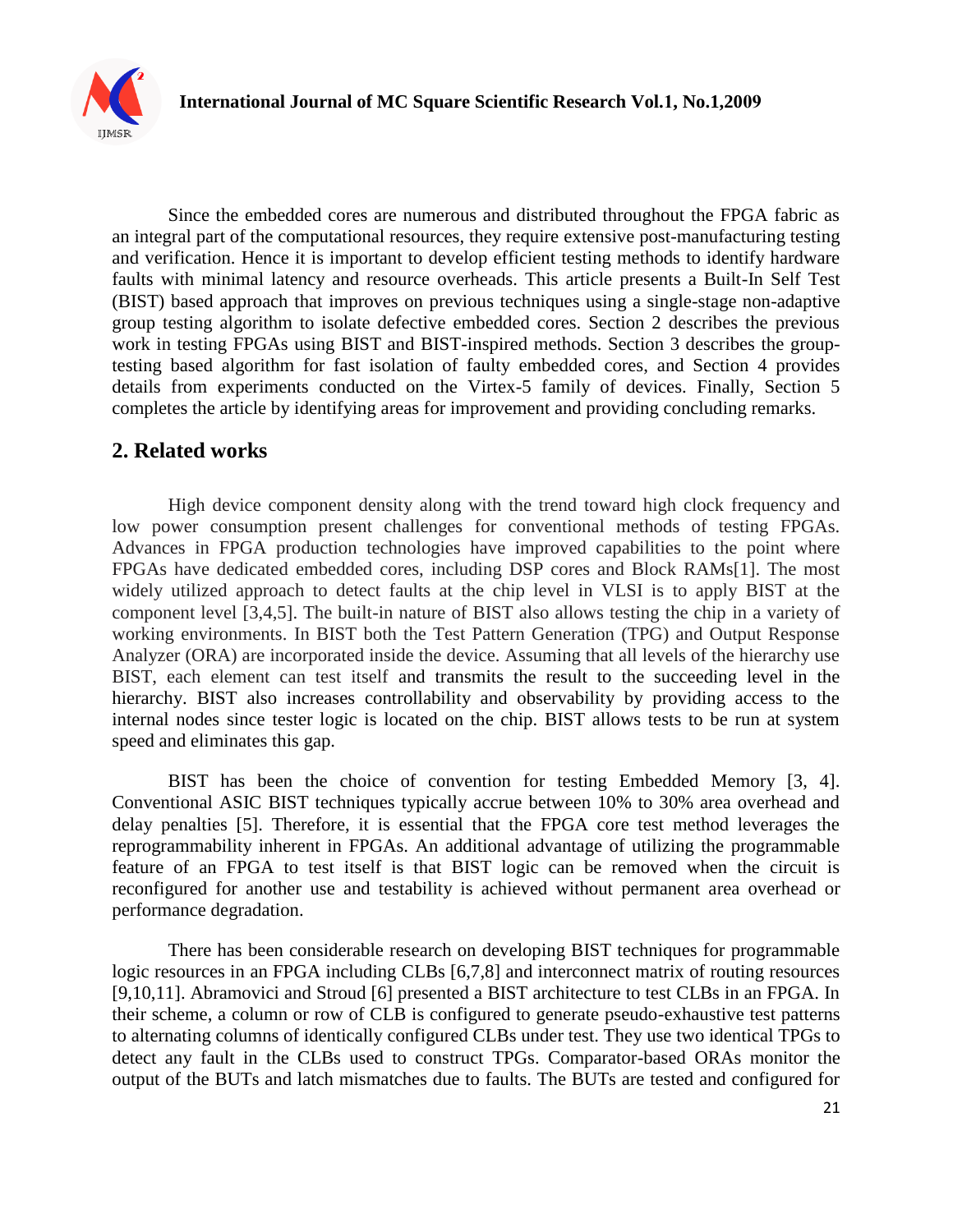

different modes of operation. Each testing session covers only half of the CLBs and another session is required to test the other half blocks are indicated by an "x" mark whereas operational, fault-free blocks are indicated by a " $\sqrt{v}$  mark. As shown in Figure 1(a) and Figure1(b) two sets of partitions are created and the outputs of the cores bordered by the dashed lines are compared for discrepancies. Post processing the results from the scan chain generates the list of fault embedded cores. However, the technique configures the device twice in order to complete fault isolation. This minimizes resource utilization and simplifies the post-processing procedure. However, this method fails to isolate faulty blocks when there is a defective block in each of the compared pairs.

This paper extends the technique to an automated diagnostic methodology that is applicable to different cores, including DSP cores, that takes into account the different modes of operation. The method is scalable to different FPGA families including the Xilinx XtremeDSP products and the Virtex-5 family of FPGAs. Further, these techniques can be readily adapted to provide testing coverage for new families of embedded cores on FPGAs since the method is core-independent. By generating, comparing, and encoding the outputs produced by the cores in response to the test pattern, complete fault resolution is achieved in a single test.

# **3. Group testing-based bist for isolating faulty cores**

The embedded IP cores in the Xilinx Virtex-5 family of devices are distributed throughout the fabric ensuring optimal timing. The proposed BIST technique utilizes the CLBs adjacent to the embedded cores to realize the TPG and the ORA. Each embedded core comprises a BUT. The TPG is realized using an FSM to generate the states required for testing the embedded cores. In order to test the DSP48E cores, the FSM generates approximately 400 states and 14-bit wide control signals for each state. Each state defines a valid combination of control signals.

| <b>Device</b> | <b>DSP48E</b> | Available<br><b>Slices</b> | <b>Available</b><br><b>LUTs</b> | <b>Available</b><br><b>FFs</b> | <b>Resource Utilization under Test</b><br>(Percentage) |                   |
|---------------|---------------|----------------------------|---------------------------------|--------------------------------|--------------------------------------------------------|-------------------|
|               |               |                            |                                 |                                | <b>LUTs</b>                                            | <b>Flip flops</b> |
| XC5VLX30      | 32            | 4800                       | 19200                           | 19200                          | 1,418(7%)                                              | 384(2%)           |
| XC5VLX50      | 48            | 7200                       | 28800                           | 28800                          | 1862(6%)                                               | 408(1%)           |
| XC5VLX85      | 48            | 12960                      | 51840                           | 51840                          | 1862(6%)                                               | 408 $(1%)$        |
| XC5VLX110     | 64            | 17280                      | 69120                           | 69120                          | 2300(3%)                                               | 432(1%)           |
| XC5VLX155     | 128           | 24320                      | 97280                           | 97280                          | 4058 (4%)                                              | 528 (1%)          |
| XC5VLX220     | 128           | 34560                      | 138240                          | 138240                         | 4058 (2%)                                              | 528 (1%)          |
| XC5VLX330     | 192           | 51840                      | 207360                          | 207360                         | 5822 (2%)                                              | 624(1%)           |
| XC5VSX35T     | 192           | 5440                       | 21760                           | 21760                          | 5822 (26%)                                             | 624(2%)           |
| XC5VSX50T     | 288           | 8160                       | 32640                           | 32640                          | 8462 (25%)                                             | 768 (2%)          |
| XC5VSX95T     | 640           | 14720                      | 58880                           | 58880                          | 18139 (30%)                                            | 1296 (2%)         |

**Table 1: Resource Utilization Results from Experiments Conducted on the Xilinx Virtex-5 Family of FPGAs**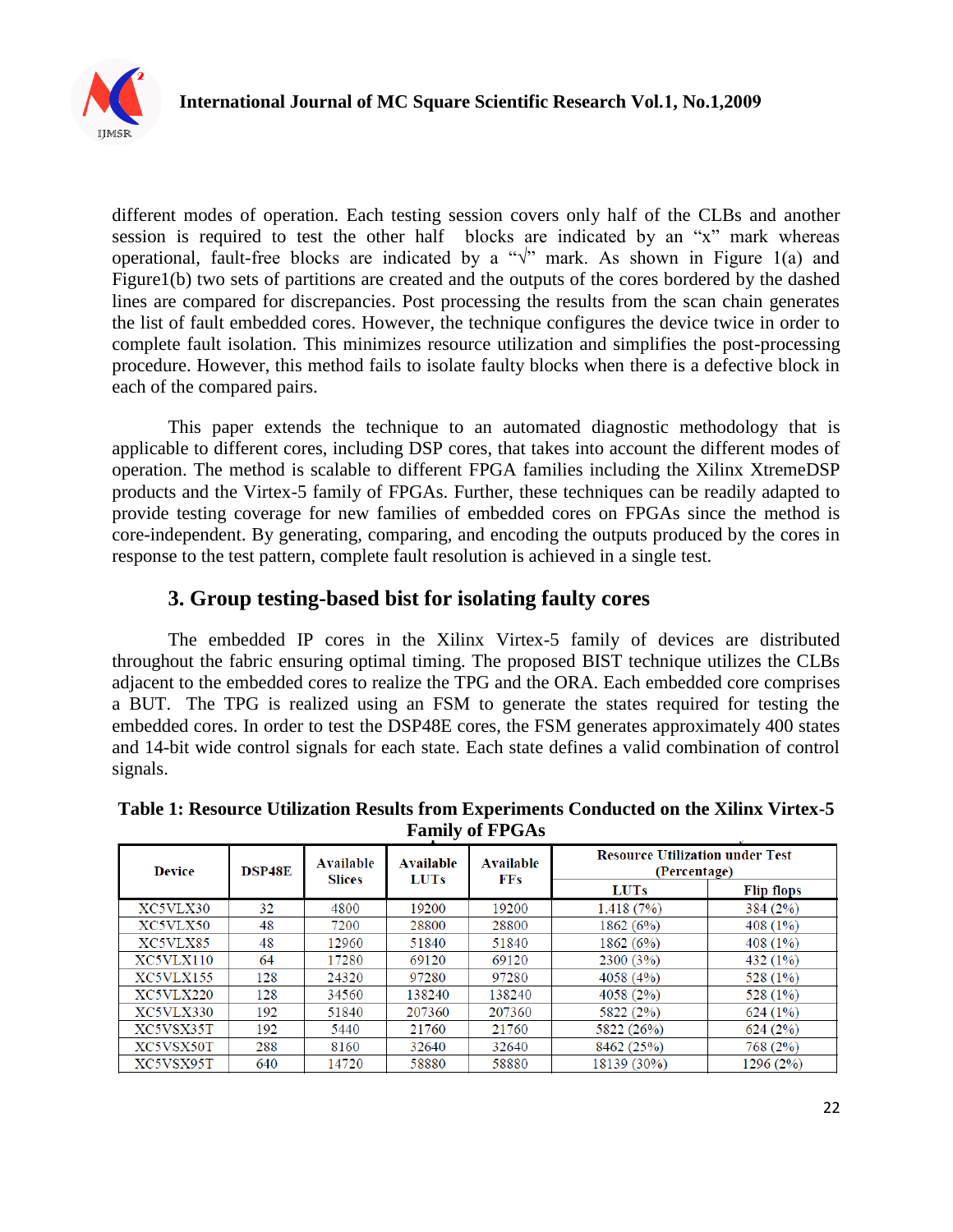



Figure 2. BIST Structure for Testing a Group of Four Blocks Under Test

Each pair of BUTs requires a 48-bit comparator and 4 1-bit comparators for their outputs to be compared for discrepancies. Each comparator contains the value 0xFF to register any mismatch. In addition to these, for each pair of BUTs, a 2×1 multiplexer is used to serialize the results of the comparators. Thus for every group of BUTs, a total of six  $2\times1$  multiplexers are required. This circuitry is further optimized as described in the following section. Figure 2 shows these six comparators  $k1(i,j)$  for comparing the outputs of the 4 BUTs in group  $n = 1$ . The technique uses a test controller in addition to the TPG and the ORA, to activate the test routine by asserting the START signal. Termination of the test is achieved when the DONE signal is asserted, followed by the propagation of the test results.

### **4. Fault isolation experiments on Virtex-5 fpgas**

As a particular example of the BIST technique, experiments were conducted on the Virtex-5 family of Xilinx FPGAs. The testing of an XC5VLX30 device provides the following case study which further elaborates the procedure. The XC5VLX30 device consists of 32 DSP48E embedded cores, with 4800 slices that provide 19200 LUTs. The m = 32 embedded cores on the XC5VLX30 device are divided into  $n = 8$  groups. Since six 2-to-1 multiplexers are required for each group, a total of 48 such multiplexers are required. However, the synthesized design optimally uses six 8-to-1 multiplexers.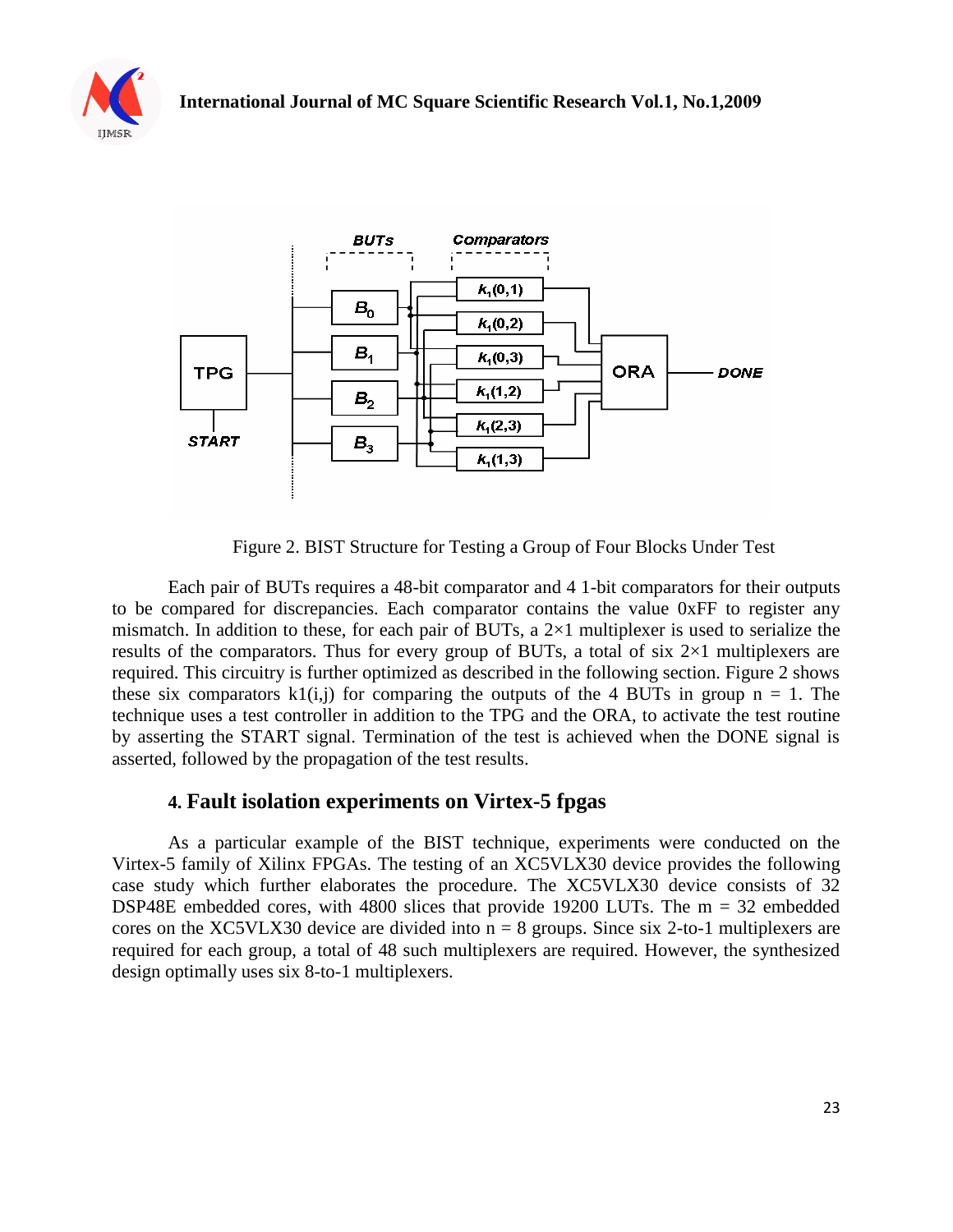



**Figure 3.** BIST Structure used for Testing the XC5VLX30 Device

Further, the solution was implemented on various devices of the Virtex-5 family with Xilinx ISE synthesis tool. Table 1 summarizes the resource usage for each of these devices. As listed in the Table, for the XC5VSX95T device, which contains 640 DSP48E embedded cores, the device utilization during testing is approximately 30%. In Table 1, all Utilization Percentage figures less than 1% have been rounded up to 1%. Also, each slice in the Virtex-5 family of FPGAs contains four 5-input LUTs and four flip flops

#### **4. Conclusion**

Embedded cores within FPGAs provide improved performance by optimizing area and power consumption. With improvements in the process technology, the smaller geometries will drive the inclusion of an increasing number of diverse hard IP blocks in FPGAs. As shown in this article, the XC5VSX95T device in the Virtex-5 family contains 640 DSP cores and 488 Block RAM cores. This shows the need for efficient fault isolation techniques to diagnose these devices to improve yields and facilitate faster debugging. The demonstrated technique achieves the goal of fast detection and isolation of faults by leveraging a group testing technique that isolates faulty embedded cores in a single-step procedure that precludes the need for device reconfiguration. The approach is scalable at the cost of temporary area overhead. However, no permanent area cost or performance overheads are incurred as a result of testing. The presented technique can be used in conjunction with other existing methods for isolating faults in interconnect and CLBs to provide complete post-manufacturing testing for FPGAs with embedded cores. Additionally, the method is also suitable for periodic offline testing of embedded cores in operational devices.

### **References**

1. Xilinx, Inc., Virtex-5 Family Overview – LX, LXT, and SXT Platforms, December 2007.